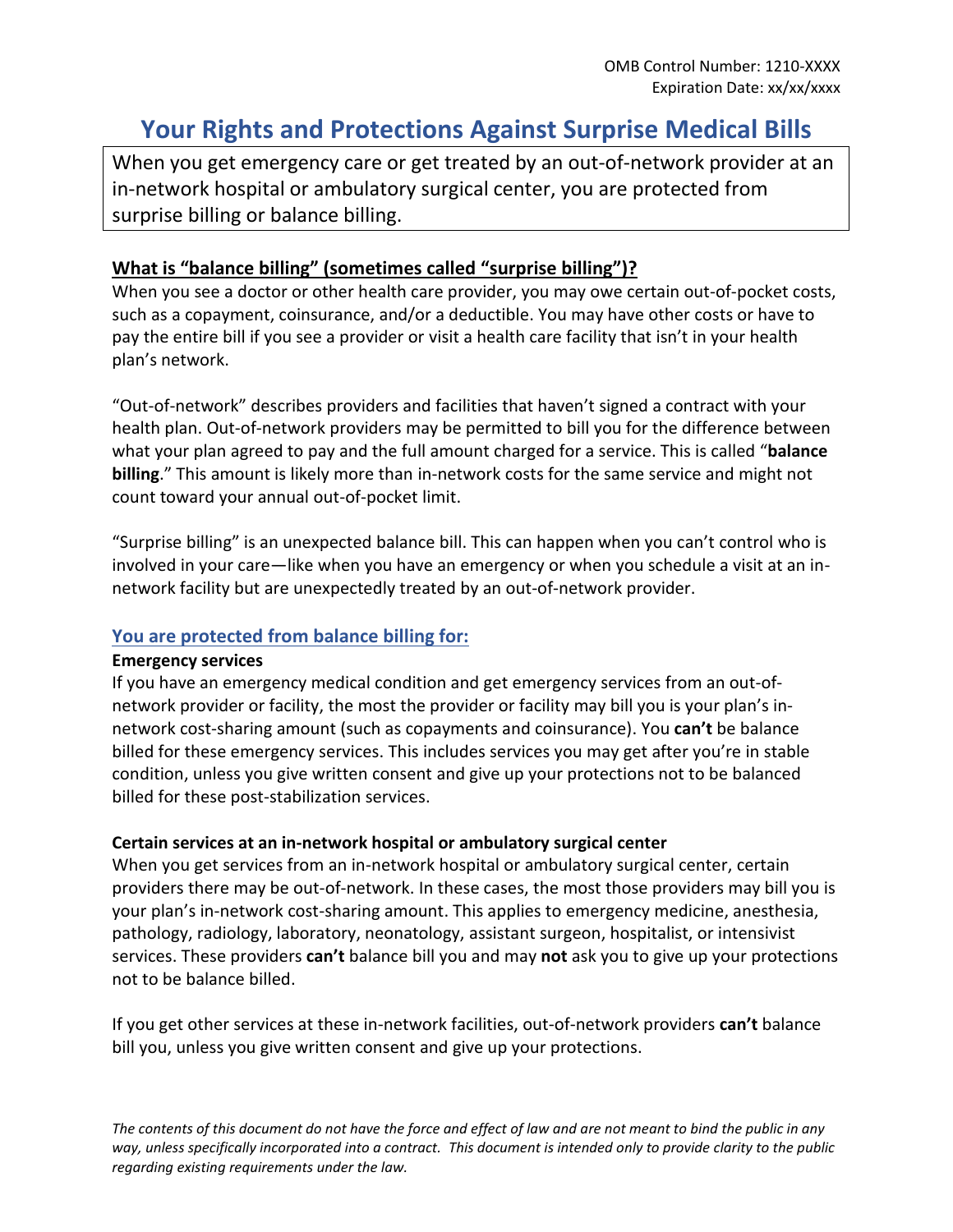**You're never required to give up your protections from balance billing. You also aren't required to get care out-of-network. You can choose a provider or facility in your plan's network.**

# **State of Michigan Comprehensive Balance Billing Protections PROTECTIONS AVAILABLE**

- State prohibits out-of-network providers from billing enrollees for any amount beyond in-network level of cost sharing
- Above protections apply:
	- o To HMO and PPO enrollees
	- $\circ$  For (1) emergency services by out-of-network professionals and facilities; and (2) non-emergency services provided by out-of-network professionals at in-network facilities\*
- Provided by all or most classes of out-of-network health care professionals
- State provides a payment standard\*\*
- State provides a dispute resolution process\*\*\*
- Protections do not apply to:
	- o ground ambulance services
	- o enrollees who consent to non-emergency out-of-network services\*\*\*\*
	- o enrollees in self-funded plans

## **Outside of the State Michigan**

Check each state individually through their Department of Insurance. To find out if your state has any protections and to search by state, click to follow: [State Balance-Billing Protections | Commonwealth](https://www.commonwealthfund.org/publications/maps-and-interactives/2021/feb/state-balance-billing-protections)  [Fund](https://www.commonwealthfund.org/publications/maps-and-interactives/2021/feb/state-balance-billing-protections)

# **When balance billing isn't allowed, you also have the following protections:**

- You are only responsible for paying your share of the cost (like the copayments, coinsurance, and deductibles that you would pay if the provider or facility was in-network). Your health plan will pay out-of-network providers and facilities directly.
- Your health plan generally must:
	- $\circ$  Cover emergency services without requiring you to get approval for services in advance (prior authorization).
	- o Cover emergency services by out-of-network providers.
	- o Base what you owe the provider or facility (cost-sharing) on what it would pay an in-network provider or facility and show that amount in your explanation of benefits.
	- $\circ$  Count any amount you pay for emergency services or out-of-network services toward your deductible and out-of-pocket limit.

**If you believe you've been wrongly billed**, you may contact bcbsm.com or contact the health plan by using the number on the back of your identification card.